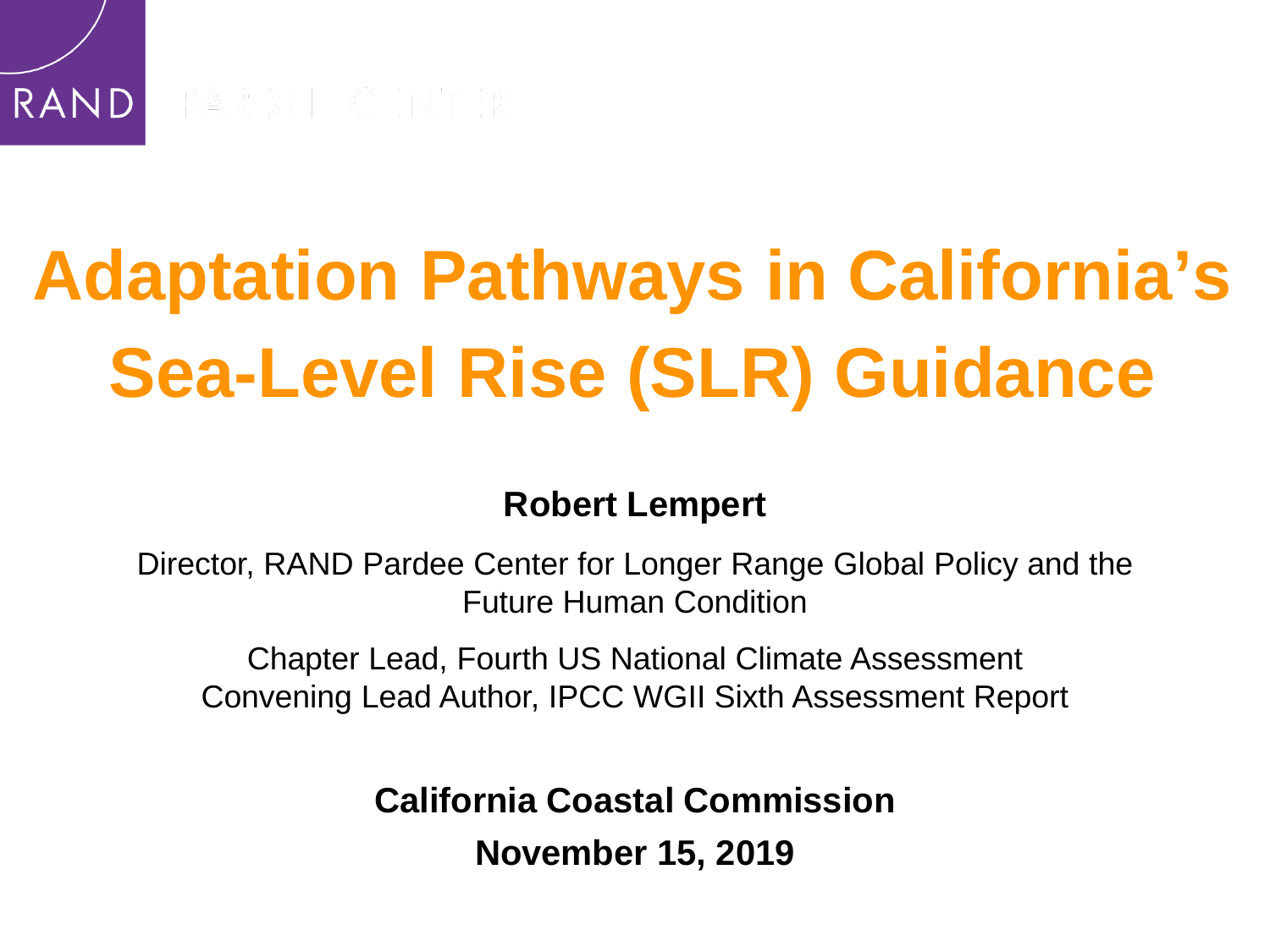### **Sea Level Rise Requires New Approaches to Planning**

- Stationarity is dead
- Continuous change is the new normal
- Future is uncertain



**2018 UPDATE** 



#### Paying it Forward: The Path Toward Climate-Safe Infrastructure in California

A Report of the Climate-Safe Infrastructure Working Group to the California State Legislature and the **Strategic Growth Council** 

Sentember 2018

Recent guidance documents recommend *Adaptation pathways*  approach

2 *adaptation pathways that increase resiliency to*  **STEP 5:** *Select sea-level rise projections based on risk tolerance and, if necessary, develop sea-level rise and include contingency plans if*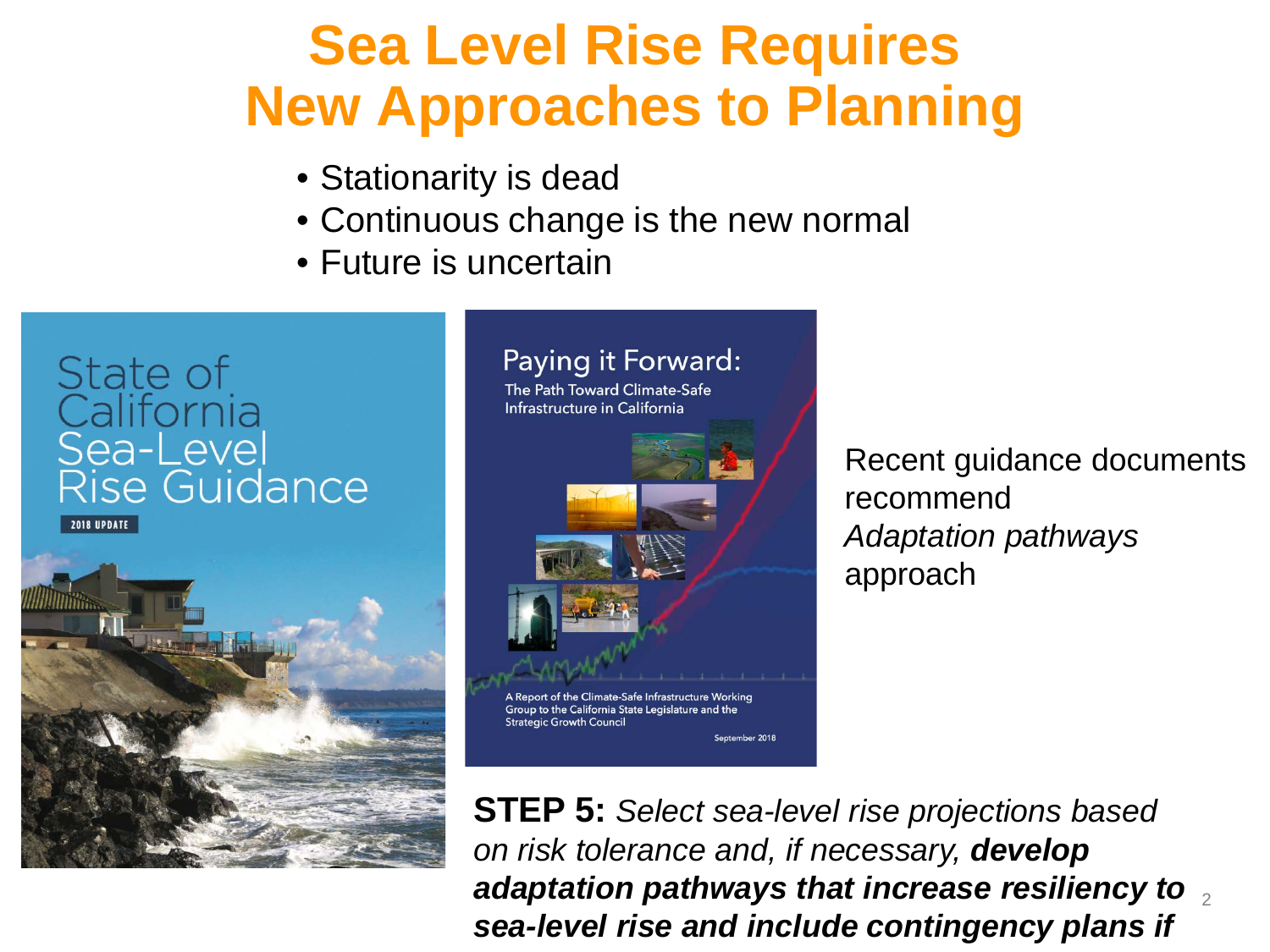### **Best Available Science Generates a Wide Range of Scenarios**

#### OCP sea level rise projections:



- Include probabilistic projections and a nonprobabilistic worst case (H++)
- Don't include uncertainty in storm surge
- Are virtually certain to change by the next guidance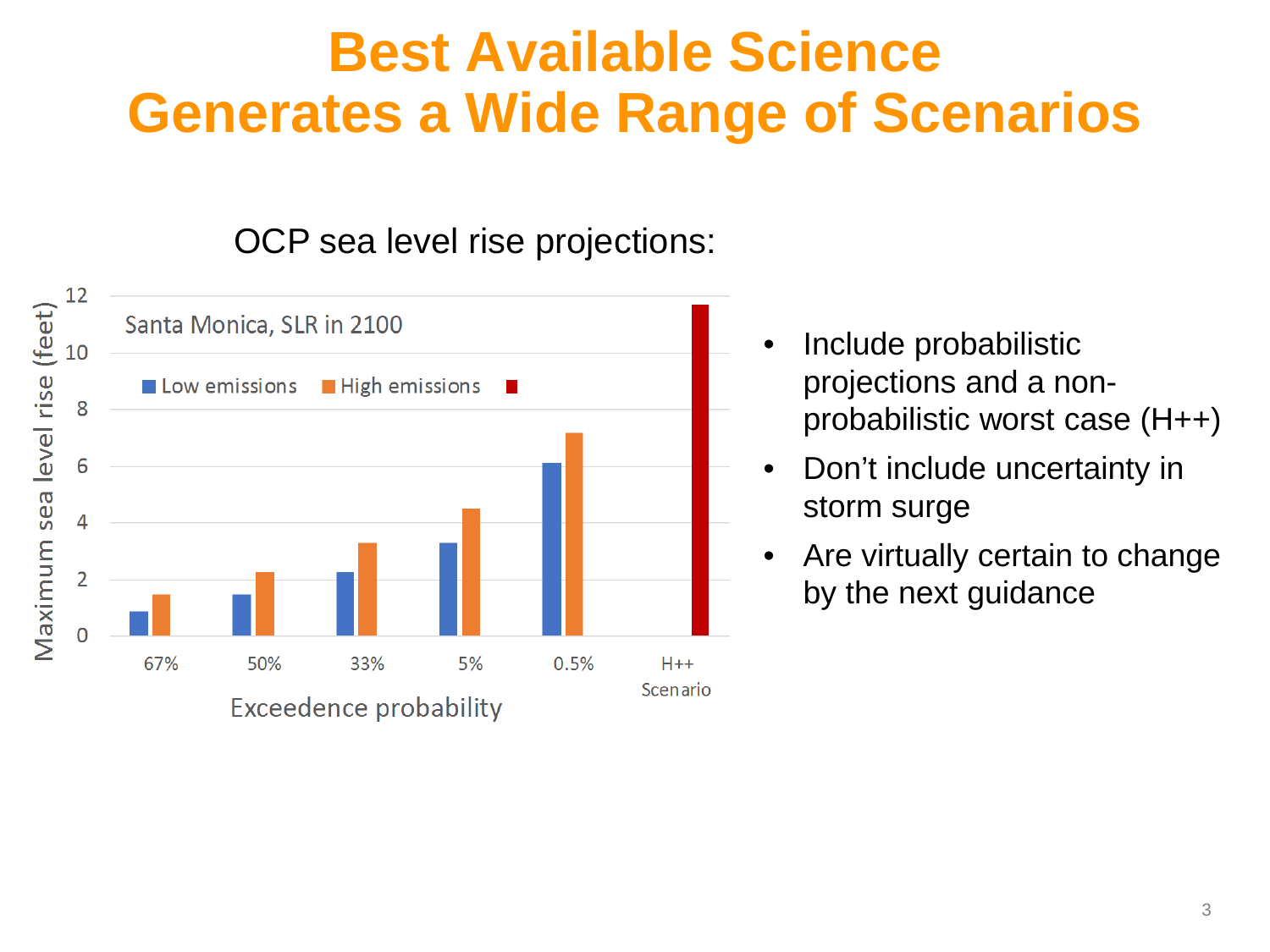#### **Adaptation Pathways Addresses This Uncertainty With Well-Structured Contingency Plans**

An Adaptation pathway consists of:

- 1. Initial action
	- e.g. infrastructure investment, land use decision, etc.
- 2. Tipping point(s) and signposts
	- A tipping point is the amount of sea level rise that can occur before the initial action can no longer serve its intended purpose
	- A signpost indicates that we are approaching a tipping point
- 3. Contingency action,
	- to be taken if and when the tipping point is reached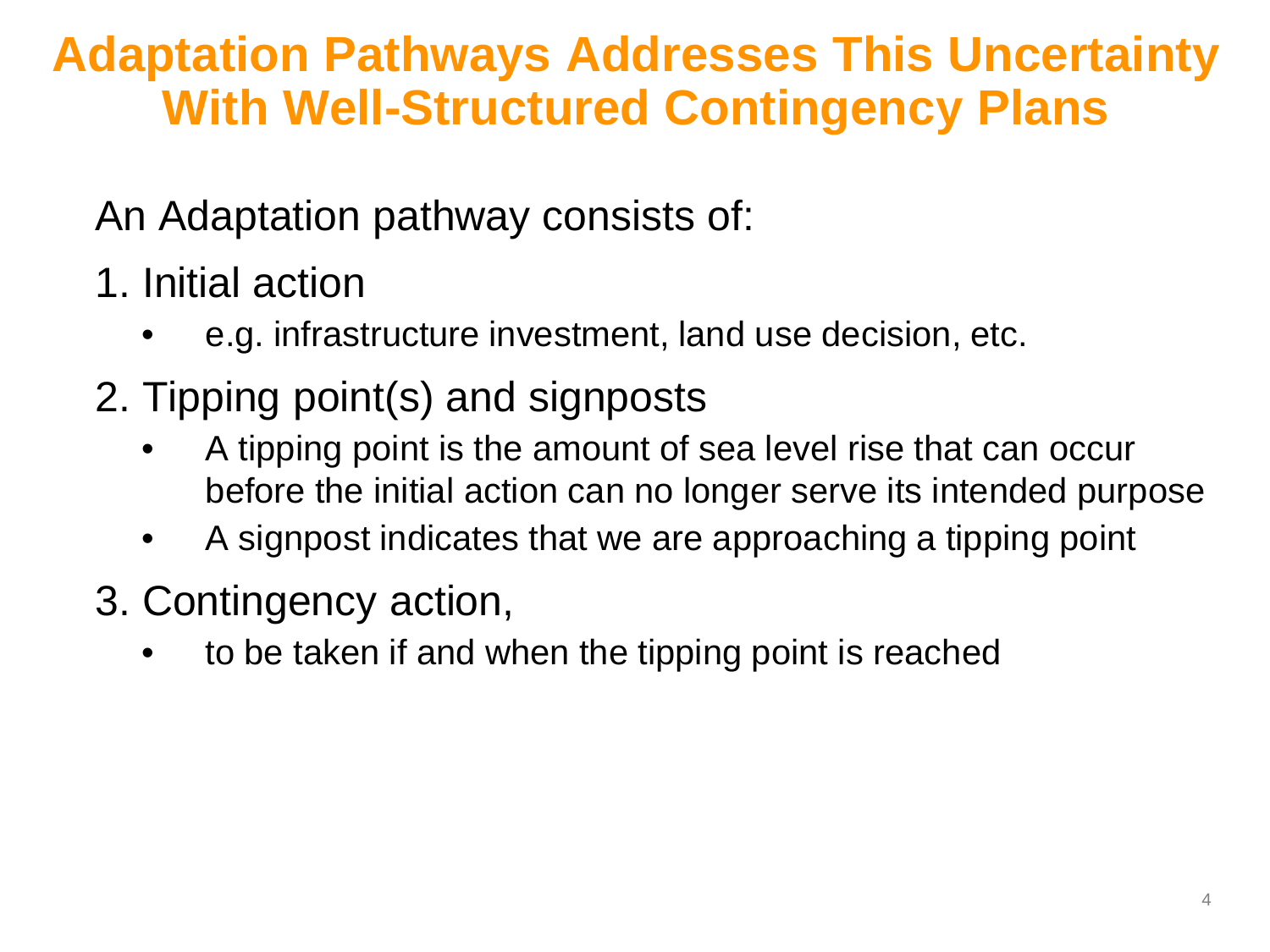# **Notional Example of Adaptation Pathways**

Notional decision – Should we repair or relocate an aging coastal road?

|                     | <b>Tipping</b><br>point |
|---------------------|-------------------------|
| Repair              | 2 feet                  |
| Repair +<br>Upgrade | 6 feet                  |
| Relocate            | 12 feet                 |

- If the road is:
	- Repaired it can meet safety and capacity goals for up to 2 feet of SLR
	- Relocated it can meet safety and capacity goals for up to 12 feet of SLR
- If the road is repaired, it can be upgraded in the future and meet safety and capacity goals for up to 6 feet of SLR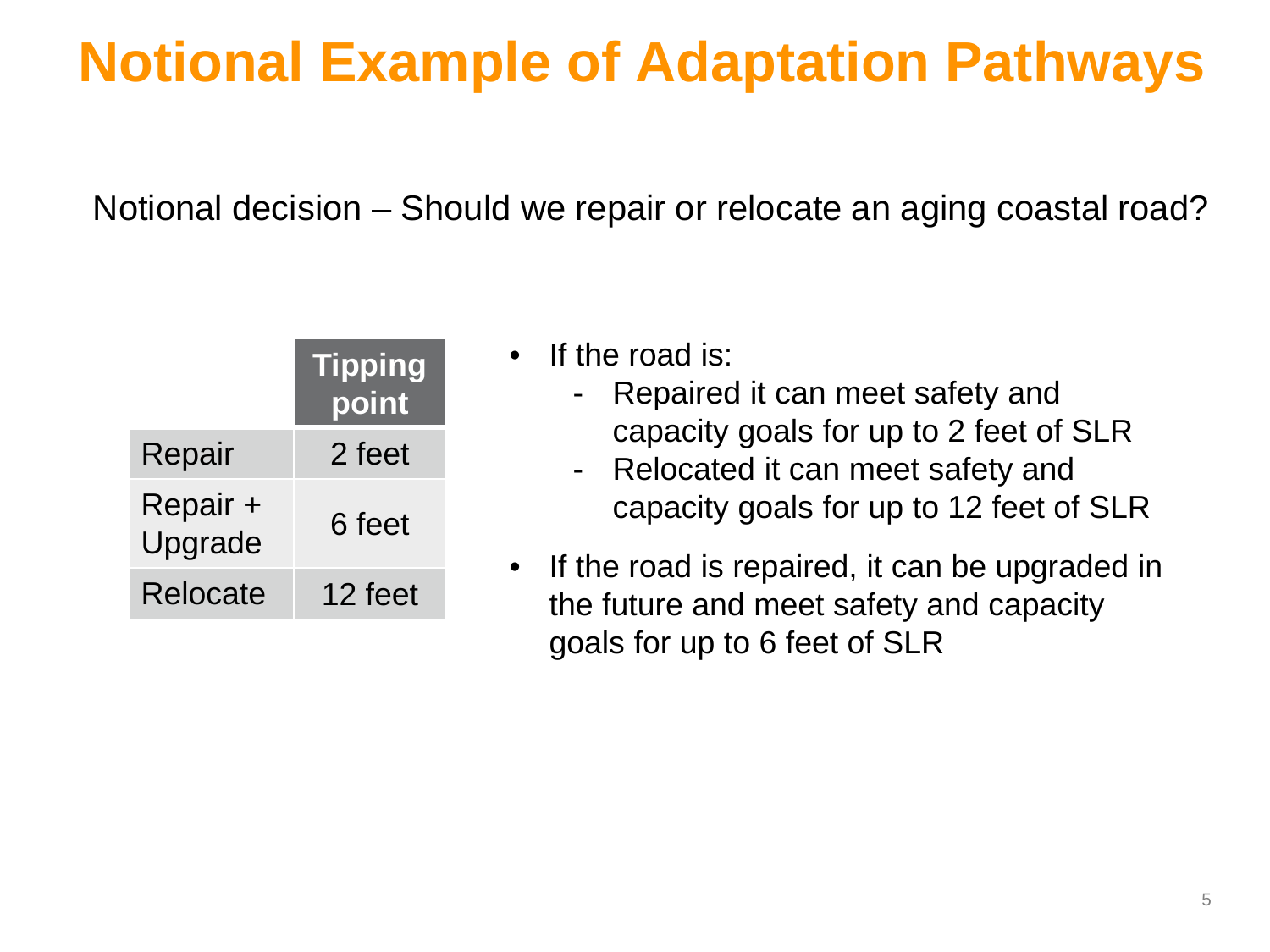#### **With SLR Projections, Ask "By When?" Rather Than "How Much?"**

OPC projects expressed as year in which various levels of SLR might be reached

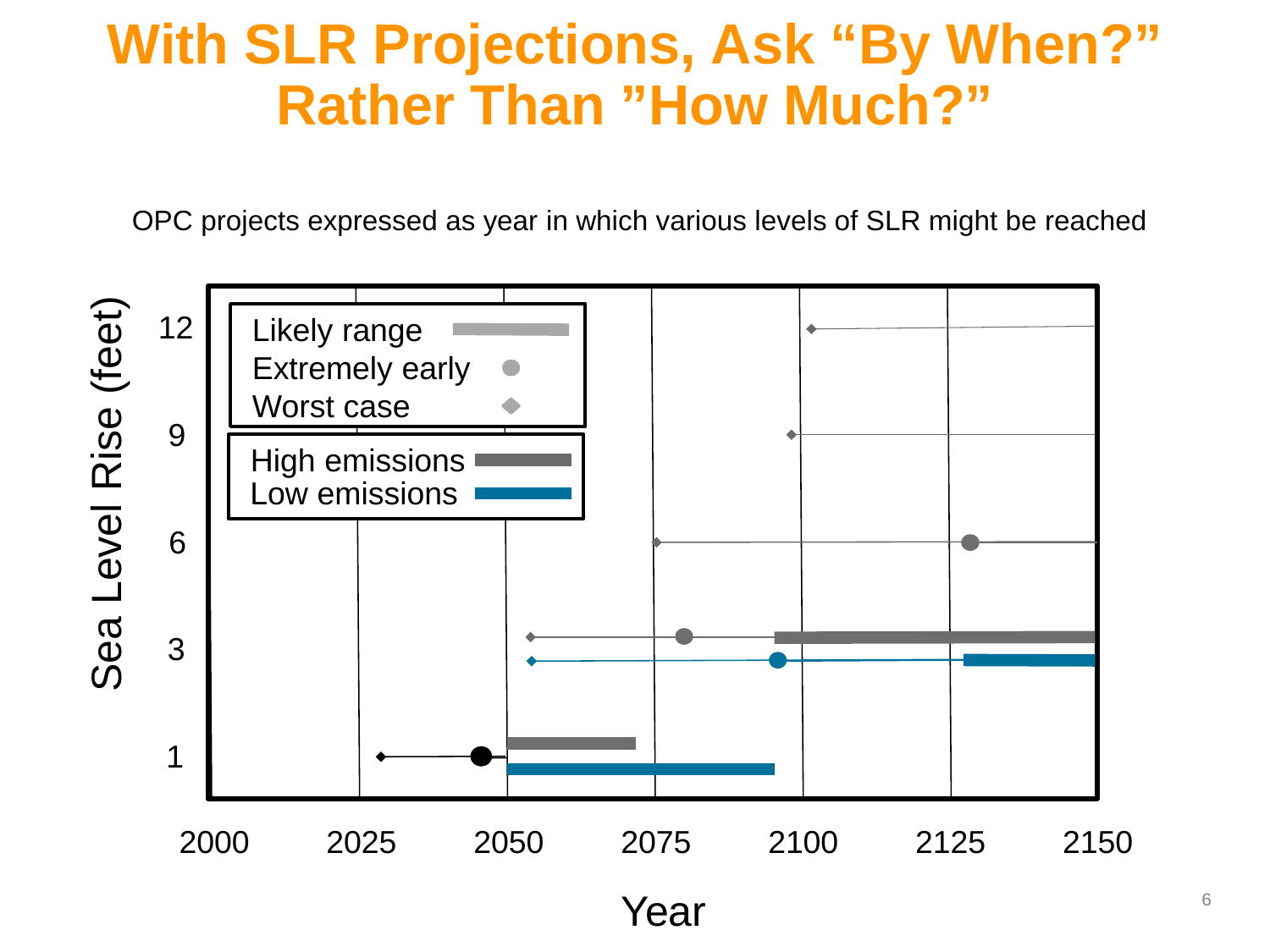#### **Use this Information to Create Adaptation Pathways**

|                     | <b>Tipping</b><br>point | <b>Worst</b><br>case | <b>Early</b> | <b>Likely</b> |
|---------------------|-------------------------|----------------------|--------------|---------------|
| Repair              | 2 feet                  | 2045                 | 2060         | 2080*         |
| Repair +<br>Upgrade | 6 feet                  | 2075                 | 2130         | $2150+$       |
| <b>Relocate</b>     | 12 feet                 | 2100                 | $2150+$      | $2150+$       |

*\* High emissions scenario only*

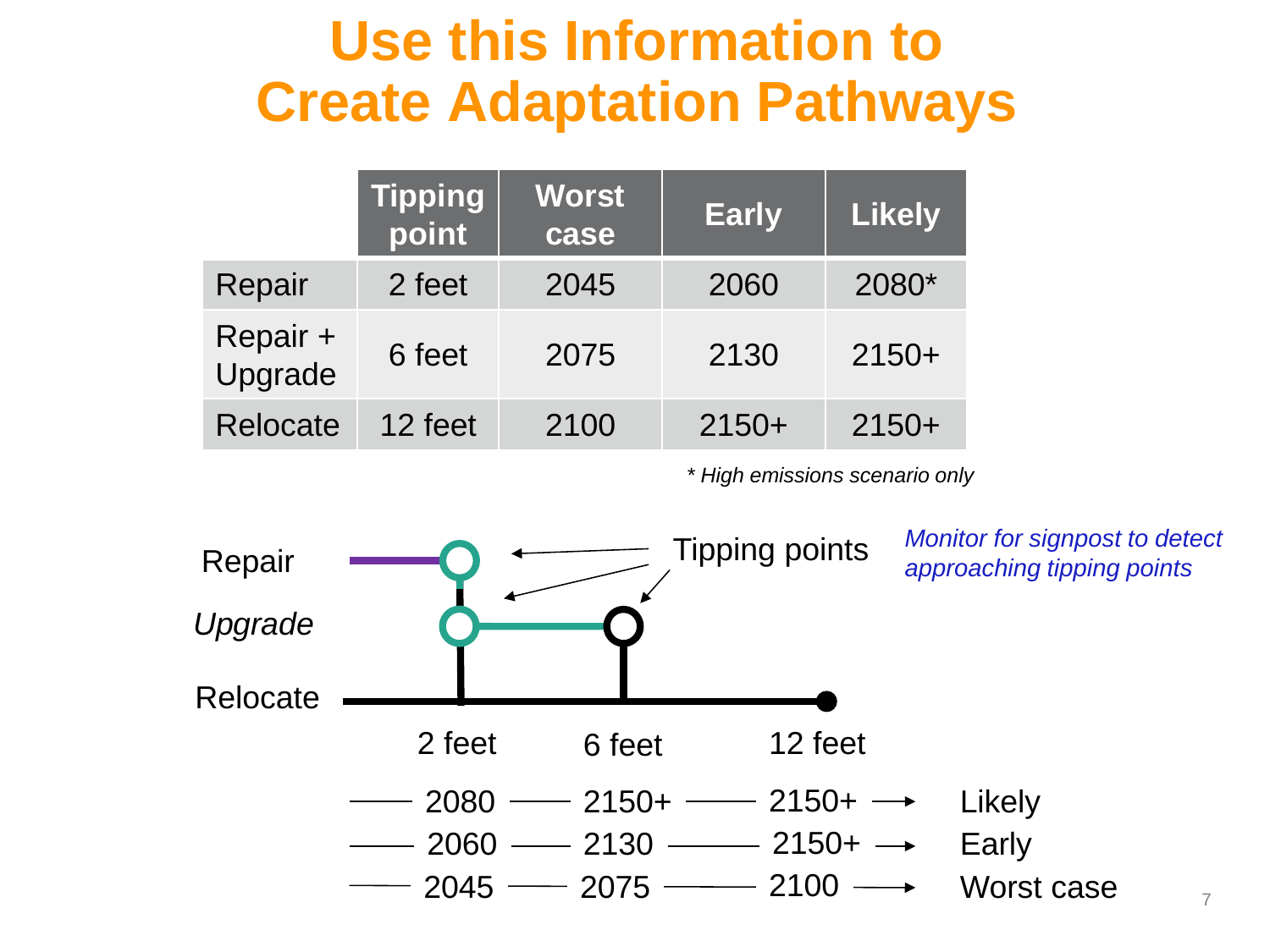### **Can Choose Among Near-Term Options Using Adaptation Pathways Maps**

- Relocating may be a good near-term choices if
	- Relocating today is easy and inexpensive, or
	- Future upgrading or relocating is very costly
- Repair may work well for most of this century, but could fail much earlier, so shouldn't be implemented without a contingency plan
- Both the repair and relocate options unlikely to last forever, especially if global ghg emissions don't drop quickly to net zero

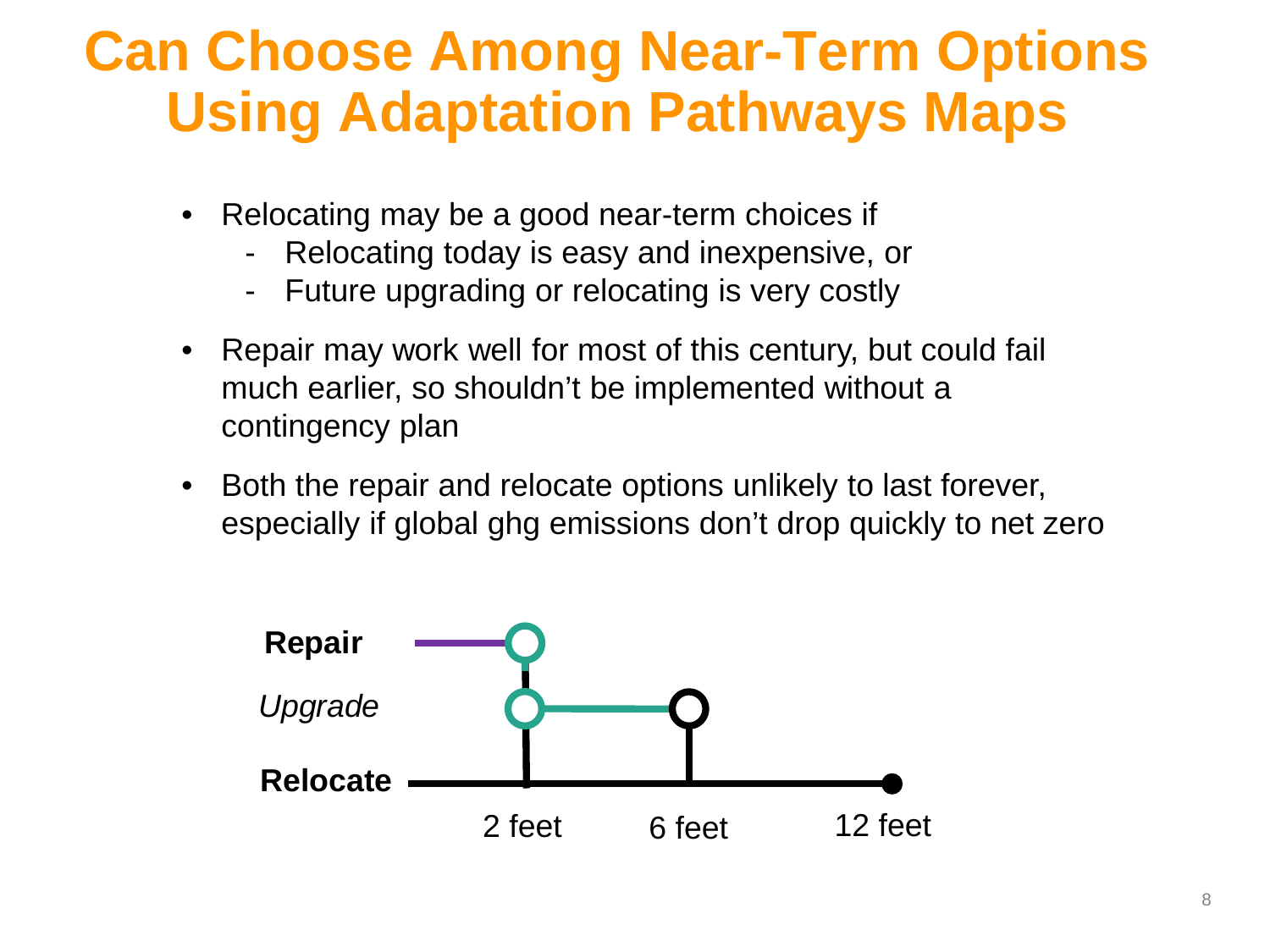# **Adaptation Pathways Increasingly Employed**

*Adaptation pathways map for Thames River Barrier*

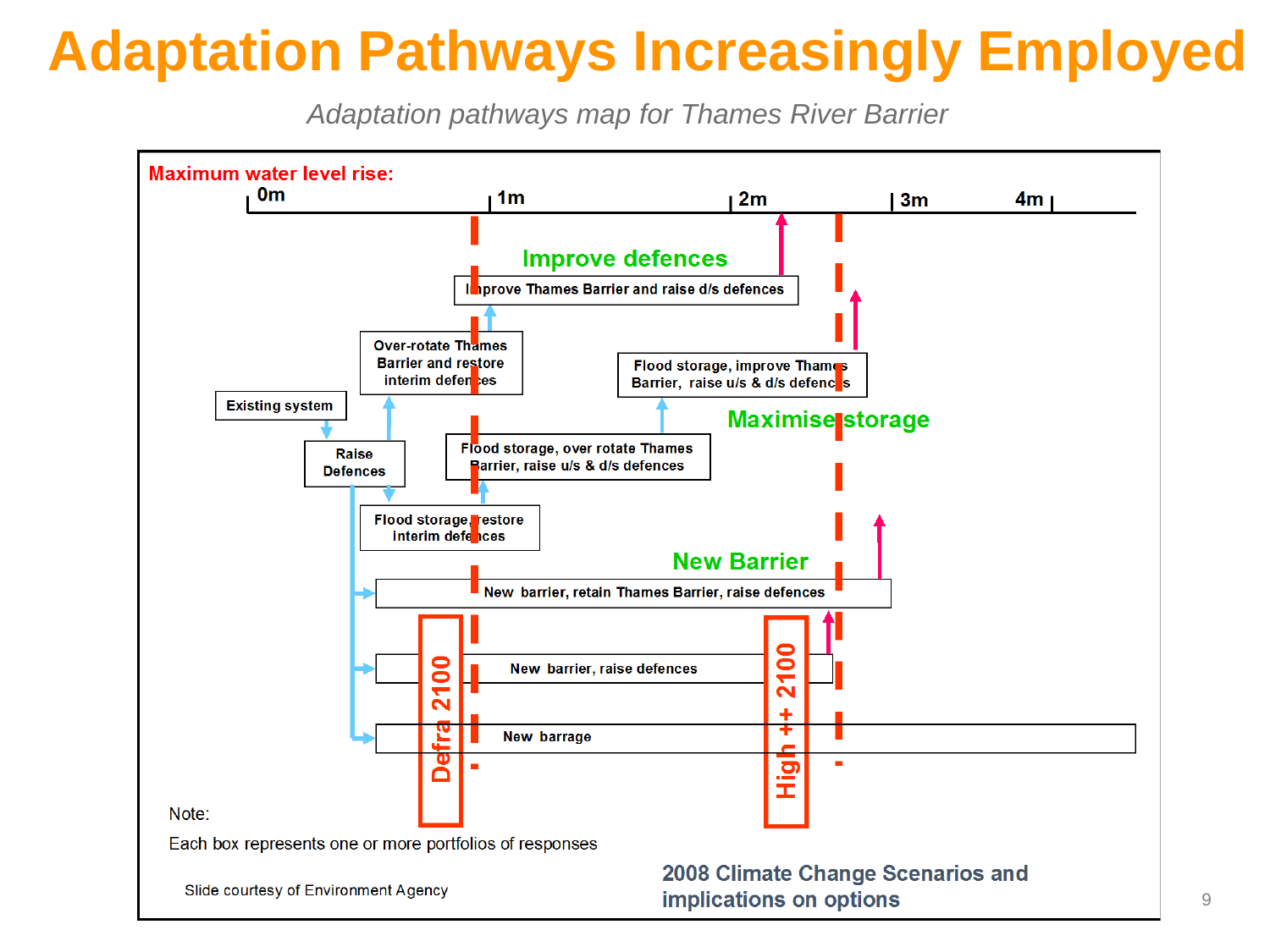## **Some Benefits of Adaptation Pathways**

- Adaptation pathways can help:
	- Avoid both under- and over-commitment in response to SLR
	- Focus resources on the most important near-term decisions
	- Focus attention the full range of possible futures
	- Generate consensus with explicit plans for addressing both likely and extreme scenarios
- Approach can:
	- Employ economic and non-economic measures to evaluate alternative pathways
	- Address land use and other policy choices in addition to infrastructure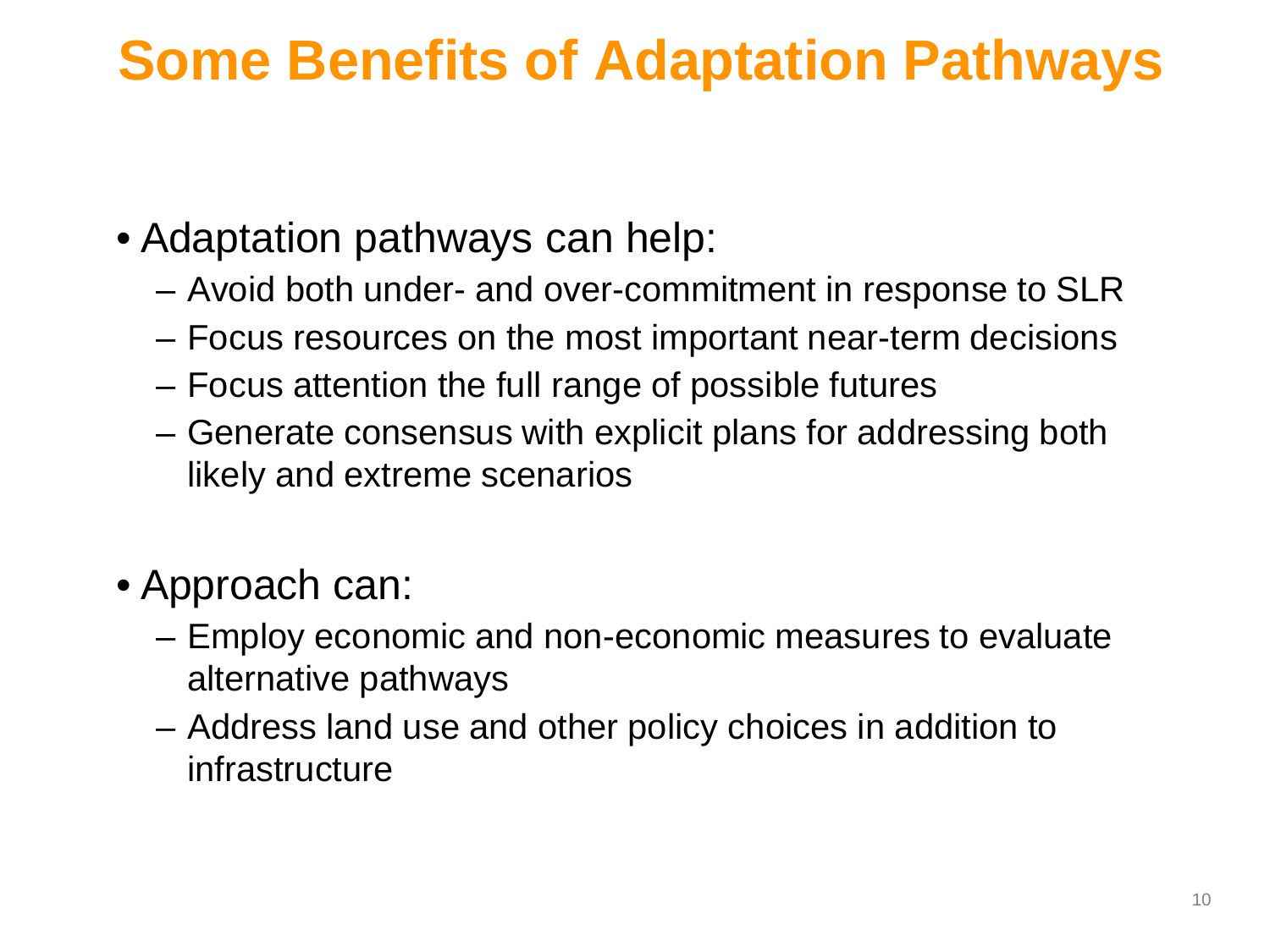## **Adaptation Pathways Presents Some Implementation Challenges**

Implementing Adaptation pathways may require:

- Willingness to adopt new approaches
- Appropriate monitoring to detect approaching tipping points
- Expanded use of conditional permits
- Financial mechanisms to ensure funds are available for future adaptations
- Pilot programs to demonstrate new approach